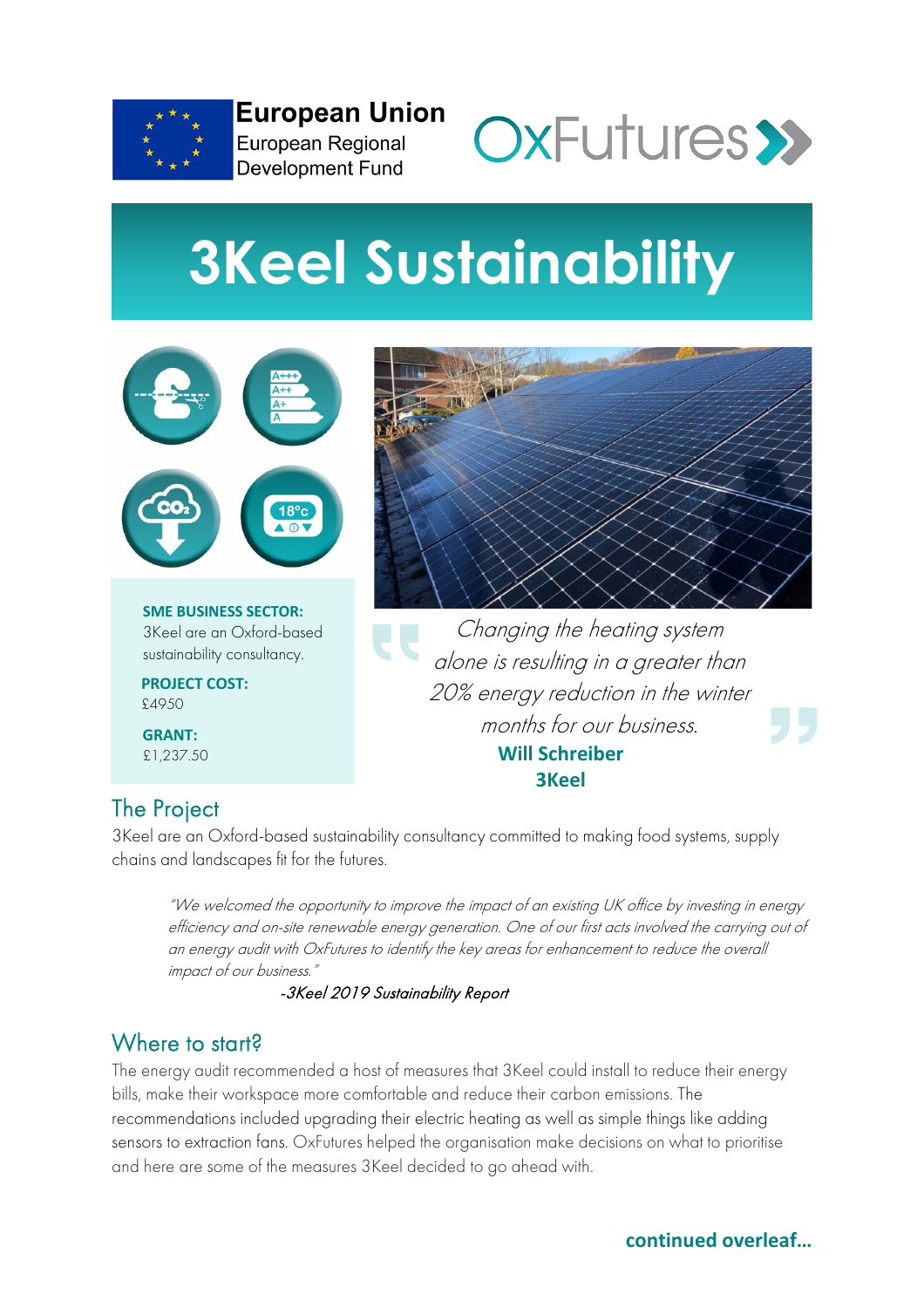### Heating System

By upgrading their electric heating system to utilise more modern technology (Wi-Fi controllable independent thermostats on each unit) as well as simple things like adding sensors to extraction fans they have been able to reduce the amount of energy they use and increase their savings.

"Changing the heating system alone is resulting in a greater than 20% energy reduction in the winter months for our business (see charts below comparing two similar days before and after our investment)."



#### -3Keel 2019 Sustainability Report

#### Other Changes

In addition to these more technical changes, 3Keel also changed all their lighting to LEDs and installed a 9.7 kWp solar array on their roof. The solar array is now making them a significant net exporter of electricity in the late spring to early Autumn and is delivering about half of their total energy demand.

#### Setting an example

3Keel have shared the experience and business case for installing solar panels on their roof with their neighbours. As a result of these discussions, two businesses in the same business park have also installed solar panels. 3Keel also assisted their neighbours by providing them with guidance on securing planning permission, providing templates they had used themselves, and assisted with calculating the business case for installation.



As of January 2020, the business park is now able to generate over 40 kWp electricity from the sun.